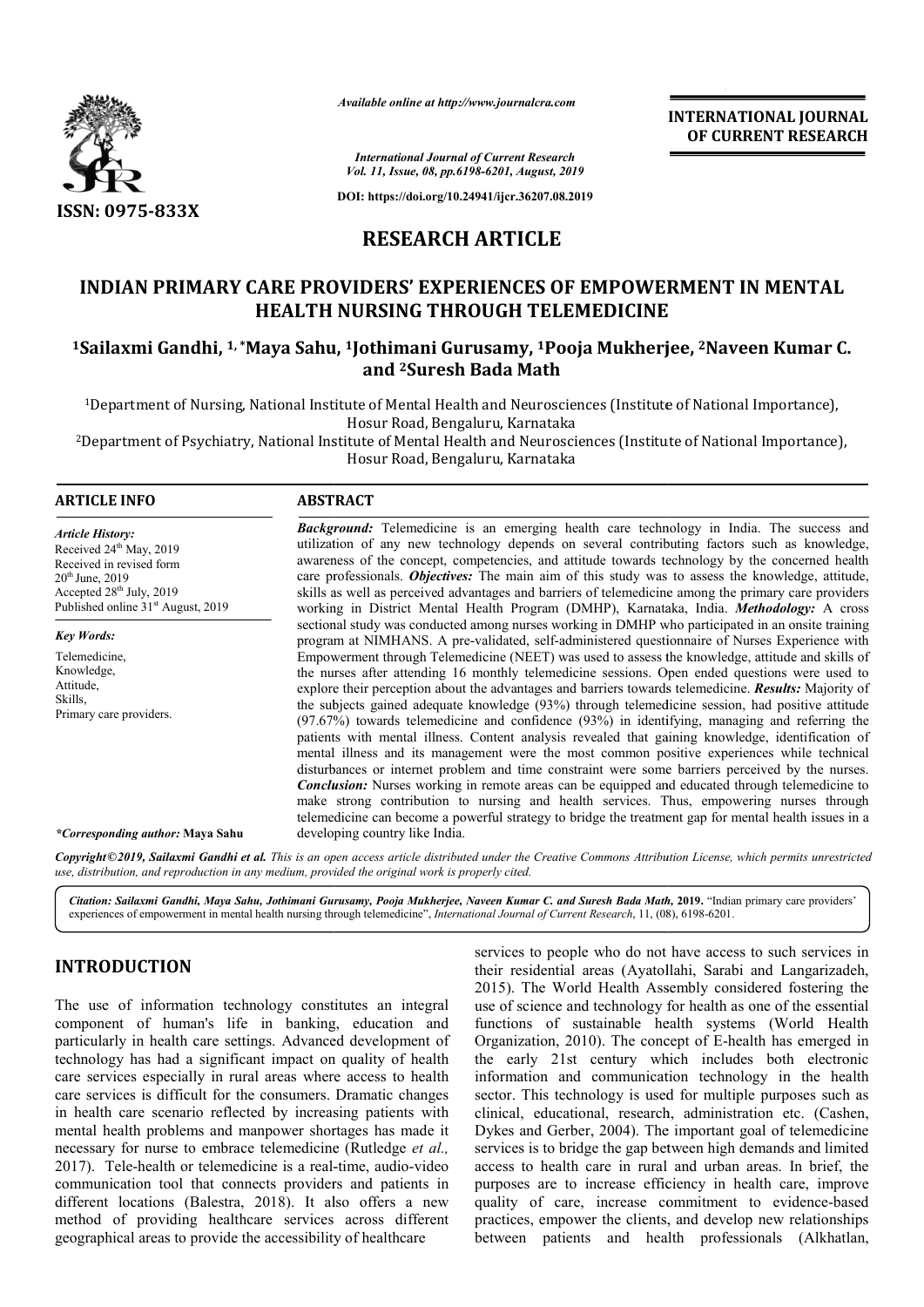Almutairi and El-Shazly, 2016). Nursing professionals play an important and essential role in providing quality health care services through the development and implementation of telemedicine initiatives. Therefore, nurse leaders and administrators must understand the technical characteristics of health information technology as well as the clinical capabilities of telemedicine within the health care system (Harrison, Nolin and Suero, 2004; Ramsey, Ormsby and Marsh, 2001). In India, nurses under the District Mental Health Program (DMHP) provide the mental health services to the rural and disadvantaged populations. It is important for primary health care providers to have sufficient knowledge and skills in the use and application of telemedicine technologies in nursing practice to provide appropriate care. It also helps in early identification, screening and referral of patients with mental health problems. This sensitization happens at its best when on-site training is followed by hand-holding through telemedicine. An intensive literature search found very little information about perception of telemedicine by health care professionals particularly nurses in India, who are providing mental health services. The aim of this study was to assess the knowledge, attitude and skill among nurses working under DMHP of telemedicine and perceived advantages and barriers regarding its utility in future practice.

# **MATERIALS AND METHODS**

It was a cross sectional study conducted among nurses working under DMHP who participated in a refresher program conducted at NIMHANS in the year 2019.

*Sample:* The nurses (n=60) who were working in the District Mental Health Program were invited from various districts, to undergo an initial onsite training program on *sensitization of mental health* nursing conducted at NIMHANS, Bangalore in the year 2017. Handholding was done through monthly telemedicine session for 16 months held on third Wednesdays following which the group was invited for a follow-up workshop in the year 2019. Thus, 51 staff had enrolled for the workshop and in the study as well. Out of the completed questionnaires, 8 nurses had never attended any telemedicine session, hence those were not analysed for assessing knowledge, attitude and skill, but were considered for qualitative analysis to explore their perceived advantages and barriers to participating in the telemedicine session.

#### *The selection criteria:*

#### *Inclusion criteria*

- Nurses working in Karnataka DMHP services.
- Nurses who attended the onsite training program.
- Nurses who attended the telemedicine sessions.

#### *Exclusion criteria*

• Subjects who did not attend the workshop.

*Tools for Data collection:* Nurses' Experience with Empowerment through Telemedicine (NEET) questionnaire is a pre-validated self-administered questionnaire which was used to assess the knowledge and attitude towards telemedicine as well as skills acquired through attending telemedicine sessions. Content validity was done and test-retest reliability revealed that the scale was reliable, with significant strong correlation for overall score  $(r = 0.83)$ .

The instrument consists of three parts:

- *a) Socio-demographic data sheet:* The demographic form comprised of 6 items to obtain the background information of the subjects in the study that included; age, sex, designation, professional experience, number of telemedicine sessions attended, number of cases identified.
- *b) Nurses Experience with Empowerment through Telemedicine (NEET) Questionnaire:* It consisted of 18 items on a five point Likert rating scale, and the responses were Strongly Disagree, Disagree, Neutral, Agree and Strongly Agree. It has three domains: Perceived improvement of knowledge through telemedicine session (6 items), attitude towards attending telemedicine sessions (7 items) and skill on identifying and managing patients (5 items). The score ranges from 18-90. Increasing scores reflect higher knowledge and positive attitude towards telemedicine. Domain wise, score higher than 15 was considered to be good or adequate knowledge, score more than 17 indicated positive attitude and score higher than 13 was considered to have good skill.
- *c) Perceived advantages and barriers:* It consists of three open ended questions to explore the perception of advantages and barriers in utilization of telemedicine services.

*Data collection Procedure:* Data were collected from nurses before commencement of the refresher program at NIMHANS. On introduction, the author explained briefly about aim and objectives of the study. The subjects were assured of confidentiality and anonymity. Subjects who were willing to participate were asked to complete the questionnaires. It took around 20-30 minutes to complete the questionnaires.

*Ethical considerations:* The research proposal was reviewed and approved by the Institute Ethics Committee. Written informed consent was obtained from all the subjects and they were given freedom to withdraw from the study at any time. Confidentiality of the subjects were assured as the data collection tools did not include any personal identifying information (such as name, address, mobile number, etc.).

#### **Data analysis**

The quantitative data were checked and analysed by using SPSS version 22. The negatively worded items (attitude subscale) were reverse coded before the analysis. Descriptive statistics such as mean, median, frequency and percentages were calculated to explain the demographic profile of the respondents. Since the data did not follow normal distribution, non-parametric test such as Mann Whitney U was performed to compare the knowledge, attitude and skills about telemedicine between the socio-demographic variables. Spearman (rho) correlation was calculated to assess the correlation between the study variables. P value of <0.05 was considered to be statistically significant.

# **RESULTS**

*Socio-demographic characteristics of study subjects:* Mean age of the subjects was  $30.62\pm4.48$  and majority of them were females (72.1%). The subjects were working as psychiatric nurses (48.8%), and community mental health nurses (51.2%).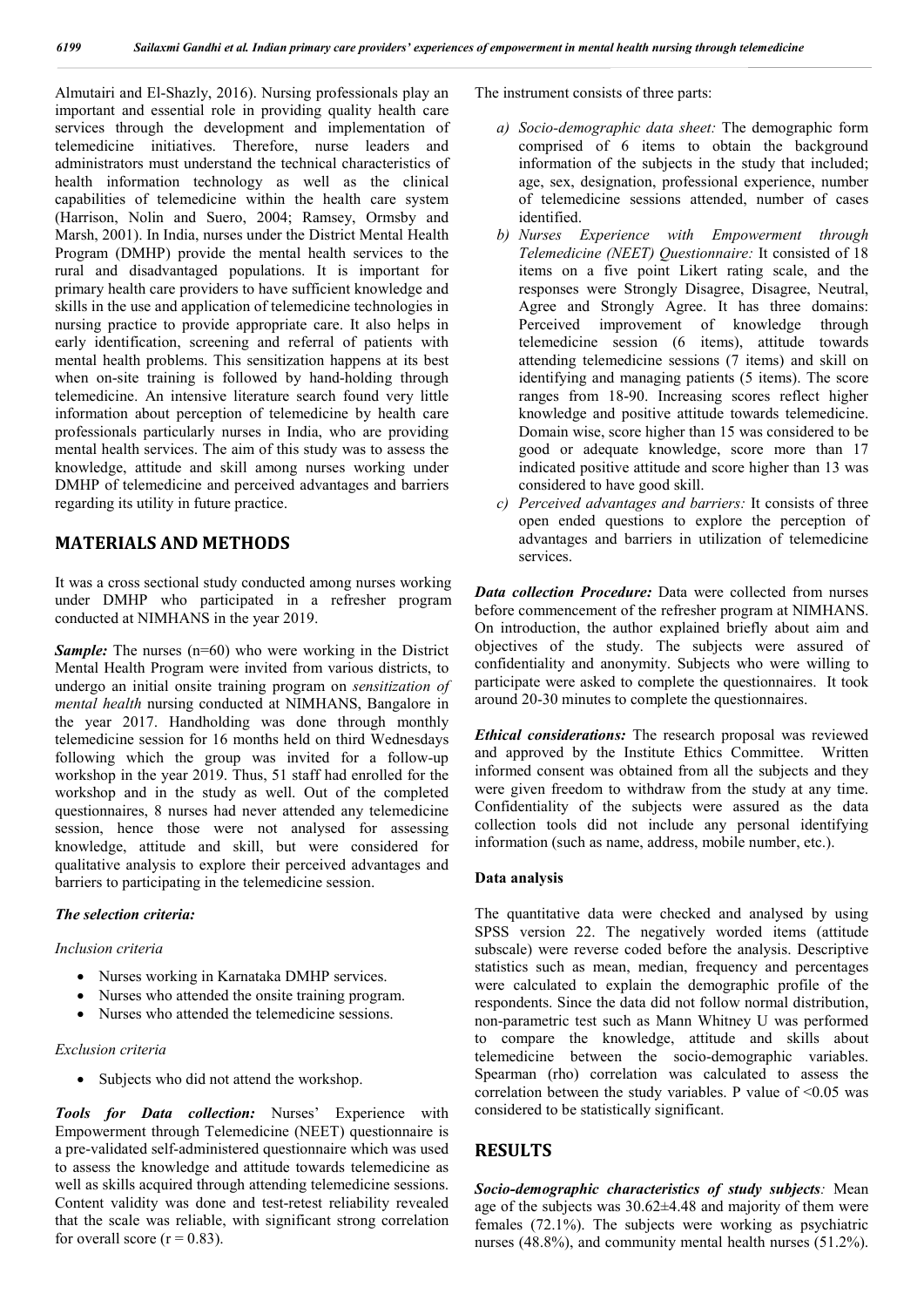Years of working experience of the nurses had a median of 26 months (24-30 months), and they had attended 2- 16 telemedicine sessions. The Socio demographic characteristics of the subjects are presented in Table 1.

*Knowledge, attitude and skill among the subjects:* Among the total of 43 professionals, knowledge score of 24 (23, 26) indicates that they have gained adequate knowledge through telemedicine session, the attitude score of 21 (22, 26) shows that respondents had positive attitude towards telemedicine session and score of 21 (19, 22) in the skill domain shows that the subjects had confidence in identifying, managing and referring the patients with mental illness. Around 93% subjects had adequate knowledge, 97.67% had positive attitude and 93% had good skill for identification and managing patients with mental health problems.

*Correlation between knowledge, attitude and skill domains:* Knowledge was found to be significantly correlated with attitude and skill indicating that the subjects who had higher knowledge, had positive attitude towards telemedicine and strengthened their skill in identifying and managing patients through telemedicine sessions (Table 2).

**Table.1. Socio-demographic characteristics of study subjects (n=43)**

| <b>Variables</b>                    |                               | Frequency | Percentage            |
|-------------------------------------|-------------------------------|-----------|-----------------------|
| <b>Sex</b>                          | Male                          | 12        | 27.9                  |
|                                     | Female                        | 31        | 72.1                  |
| Designation                         | Psychiatric Nurse             | 21        | 48.8                  |
|                                     | Community Mental Health Nurse | 22        | 51.2                  |
| <b>Variables</b>                    |                               | Median    | <b>Ouartile range</b> |
| Professional experience (in months) |                               | 26        | 24, 30                |
| No of TM sessions attended          |                               | 10        | 5, 13                 |
| No of cases identified              |                               | 200       | 59,400                |
| No of cases referred                |                               | 50        | 3.156                 |

**Table 2. Correlation between Knowledge, attitude and skill domains**

| <b>Variables</b> |                               | Knowledge | Attitude | Skill     |
|------------------|-------------------------------|-----------|----------|-----------|
| Knowledge        | Spearman Correlation $(\rho)$ |           | $.450**$ | $.711***$ |
|                  | p-value                       |           | .002     | < 001     |
| Attitude         | Spearman Correlation $(\rho)$ |           |          | .204      |
|                  | p-value                       |           |          | 190       |

\* Significant at p <0.05, \*\*Significant at p <0.01

**Table 3. Association of the knowledge, attitude and skill with socio-demographic variables (n=43)**

| Variable        | Designation Median (Q1, Q3) |                    | <b>U-value</b> | p-value |
|-----------------|-----------------------------|--------------------|----------------|---------|
|                 | Psychiatry $(n=21)$         | Community $(n=22)$ |                |         |
| Knowledge       | 24(22, 25.5)                | 25 (24, 26.25)     | 163            | 0.094   |
| <b>Attitude</b> | 23(20.5, 25.5)              | 23(22, 26)         | 223.5          | 0.854   |
| Skill           | 20 (17.5, 21)               | 21.5(20, 22.5)     | 163            | 0.096   |
| Total           | 67(61, 73.5)                | 68.5 (65.75, 76)   | 180            | 0.214   |
| Variable        | Gender                      |                    | <b>U-value</b> | p-value |
|                 | Male $(n=21)$               | Female $(n=22)$    |                |         |
| Knowledge       | 24.5 (23.25, 28.25)         | 24 (23, 26)        | 163            | 0.528   |
| Attitude        | 24 (22.25, 26)              | 23(20, 24)         | 140            | 0.214   |
| Skill           | 20.5 (19.25, 24.75)         | 21 (19, 22)        | 152            | 0.353   |
| Total           | 69 (66, 79)                 | 67(64, 72)         | 141            | 0.227   |

*Association of the knowledge, attitude and skill with sociodemographic variables:* Table 3 describes the association between the knowledge, attitude and skill with specific demographic variables such as designation and gender. No statistically significant association was found between the variables.

*Perceived advantages and barriers of attending telemedicine sessions:* Content analysis of the open-ended questions posited three major categories: positive experiences, negative experiences and the ways to improve. These are presented with frequency and percentage in Table 4.1, 4.2 and 4.3 respectively.

#### **Table 4. Responses of participants towards perceived advantages and barriers**

#### **Table 4.1. Positive experience**

| Sl. no.        | <b>Statement</b>                              | Frequency $(\% )$ |
|----------------|-----------------------------------------------|-------------------|
| 1.             | Improved knowledge                            | 20(10.2)          |
| 2.             | Identification of mental illness & management | 19 (9.69)         |
| 3.             | Gaining good experience                       | 6(3.06)           |
| 4.             | Discuss the problem faced in community        | 3(1.53)           |
| 5.             | Clarifying doubts                             | 2(1.02)           |
| 6.             | Helpful to know about drugs $&$ side effects  | 1(0.51)           |
| 7 <sub>1</sub> | Better communication during home visit        | 1(0.51)           |
| 8.             | No need to travel: time $\&$ energy saving    | 1(0.51)           |
| 9.             | Became aware of telemedicine                  | 1(0.51)           |

#### **Table 4.2. Negative experience**

| Sl no. | <b>Statement</b>                             | Frequency $(\% )$ |
|--------|----------------------------------------------|-------------------|
|        | Technical Disturbance/ internet problem      | 27(13.77)         |
|        | Time constraints due to home visit/traveling | 10(5.1)           |
|        | Not incorporating practical experience       | 7(3.57)           |
| 4.     | Wednesday is a busy day for us               | 4(2.04)           |
|        | Noise during session                         | 1(0.51)           |

**Table 4.3. Ways to improve**

| Sl no. | <b>Statement</b>                            | Frequency (%) |
|--------|---------------------------------------------|---------------|
|        | Increase duration of session and frequency  | 13(6.63)      |
|        | More practical exposure                     | 9(4.59)       |
|        | Solution for technological problems         | 5(2.55)       |
|        | Conduct training program at NIMHANS         | 3(1.53)       |
|        | Management of patient with complex problems | 2(1.02)       |
|        | Case presentation with real patient         | 2(1.02)       |
|        | Nothing, already doing good                 | 2(1.02)       |

# **DISCUSSION**

The use of telemedicine technology in health care system offers many benefits to healthcare professionals by increased productivity, reducing travel time, proper patient care services on time. In fact, to make this technology more user-friendly, the nurses should have good knowledge and positive attitude toward this new technology. In the present study, results showed that nurses have adequate knowledge and positive attitude towards the telemedicine sessions. The findings are similar to the study conducted among health professionals working in teaching hospitals which showed that the subjects had adequate knowledge (88%) about telemedicine (Zayapragassarazan and Kumar, 2016). These results are also similar to the findings by Gatit *et al.,* (2008) which showed that 39 percent had a high level of knowledge and 48.8 percent had good knowledge of telemedicine and only 12.2 percent of physicians had limited knowledge about telemedicine. In contrast to our study, the study by Sheikhtaheri, Sarbaz, Kimiafar, Ghayour and Rahmani (2016) in selected teaching hospitals showed that health professionals had low knowledge about telemedicine with total awareness of health professionals with  $13 \pm 5.5$  out of 35, which signified as low, but most of them had positive attitude toward telemedicine with total score of  $63.42 \pm 9.5$  indicating a positive attitude that is almost similar with the present study results. Similar to our present study findings, that around 83% of the nurses had used telemedicine, a study from north India also reported that 60.13% of the doctors had used telemedicine (Meher, Tyagi and Chaudhry, 2009). The higher percentage may be attributed to the fact that in the current study, the subjects were